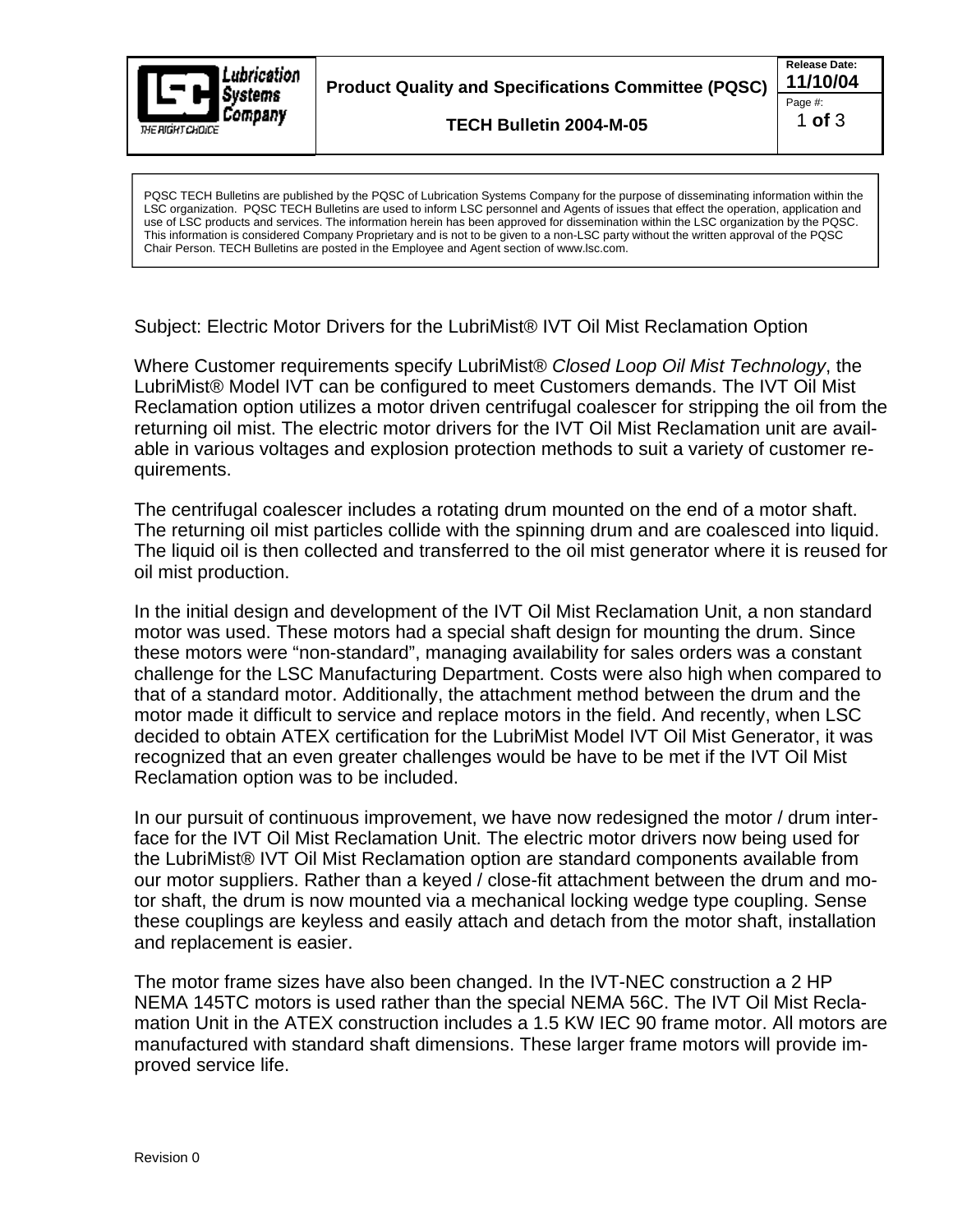

**Product Quality and Specifications Committee (PQSC) 11/10/04**

**TECH Bulletin 2004-M-05**

**Release Date:** Page #:  $\qquad \qquad \blacksquare$ 2 **of** 3

Due to availability and cost, replacements for the prior use NEMA 56C motor are no longer available. When an IVT Oil Mist Reclamation Unit requires motor replacement, a Demisting Drum / Motor Assembly listed in Table 1 is required for first use. Before ordering, refer to the motor nameplate information on the motor being replaced to insure proper voltage selection. Replacement motors are available for the newer IVT Oil Mist Reclamation Units and for other equipment once this conversion has been made. When used with an IVT Oil Mist Generator in LubriMist® Closed Loop Oil Mist Systems, the electric motor determines the overall hazardous area classification of the oil mist generator. IVT Oil Mist Generators are suitable for the hazardous area classification shown in Table 1 when these motors are used. The contract of the contract of the contract of the contract of the contract of the contract of the contract of the contract of the contract of the contract of the contract of the contract of the contract of the cont

| Assem P/N | Description                                                                                           | Motor P/N | <b>IVT Hazardous Area Suitability</b>                              |
|-----------|-------------------------------------------------------------------------------------------------------|-----------|--------------------------------------------------------------------|
| 77780496  | Demisting Drum / Motor<br>Assembly - ATEX Con-<br>struction, 380-415 VAC, 3<br>Ph (Flame Proof Motor) | 77780492  | $C \in \mathbb{Q}$ II 3 G EEx nC IIC T4                            |
| 77780497  | Demisting Drum / Motor<br>Assembly - NEC Con-<br>struction, 115/230 VAC, 1<br>Ph, (Exp Proof Motor)   | 77780493  | CLASS 1 DIV 2 GRP D<br>CLASS 1 ZONE 2 GRP IIA<br>Temp Code T2C     |
| 77780498  | Demisting Drum / Motor<br>Assembly - NEC Con-<br>struction, 230/460 VAC, 3<br>Ph (Exp Proof Motor)    | 77780494  | CLASS 1 DIV 2 GRP C & D<br>CLASS 1 ZONE 2 GRP IIB<br>Temp Code T3C |
| 77780499  | Demisting Drum / Motor<br>Assembly - NEC Con-<br>struction, 575 VAC, 3 Ph<br>(Exp Proof Motor)        | 77780495  | CLASS 1 DIV 2 GRP C & D<br>CLASS 1 ZONE 2 GRP IIB<br>Temp Code T3C |
| 77780500  | Demisting Drum / Motor<br>Assembly - ATEX Con-<br>struction, 230 VAC, 1 Ph<br>(Flame Proof Motor)     | 77780502  | $C \in \mathbb{Z}$ II 3 G EEx nC IIC T4                            |
| 77780501  | Demisting Drum / Motor<br>Assembly - NEC Con-<br>struction, 250 VAC, 1 Ph,<br>(Exp Proof Motor)       | 77780503  | CLASS 1 DIV 2 GRP D<br>CLASS 1 ZONE 2 GRP IIA<br>Temp Code T2C     |

Note: Temperature Code ratings are based on 40C ambient.

Demisting Drum / Motor Assemblies Table 1 and 1 and 1 and 1 and 1 and 1 and 1 and 1 and 1 and 1 and 1 and 1 and 1 and 1 and 1 and 1 and 1 and 1